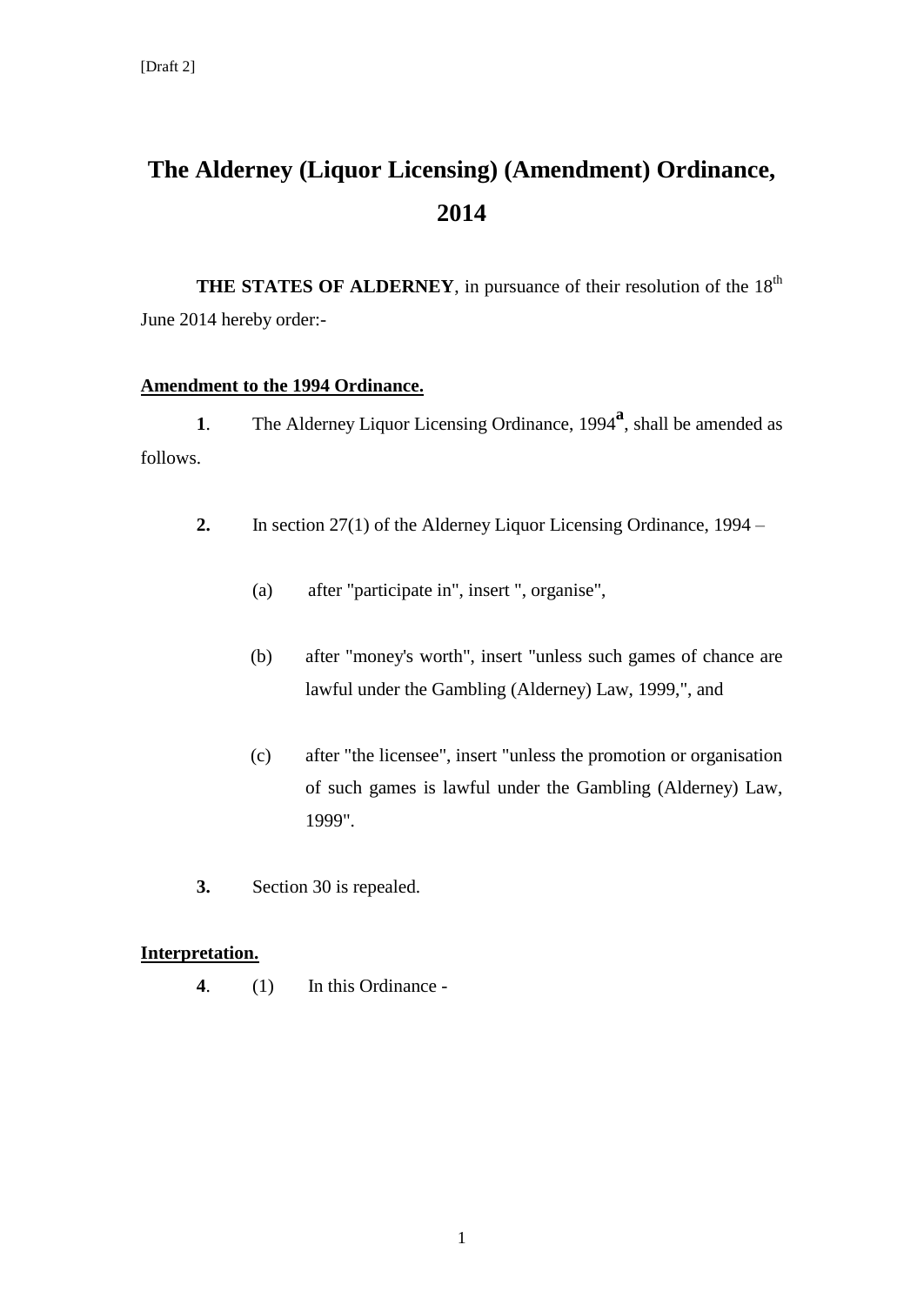"**enactment**" means any Law, Ordinance or subordinate legislation,

"**subordinate legislation**" means any regulation, rule, order, rule of court, resolution, scheme, byelaw or other instrument made under any enactment and having legislative effect, and

other words or expressions which are defined in the Alderney Liquor Licensing Ordinance, 1994 have the same meanings as in that Ordinance.

(2) The Interpretation (Guernsey) Law, 1948**<sup>b</sup>** applies to the interpretation of this Ordinance as it applies to the interpretation of a Guernsey enactment.

(3) Any reference in this Ordinance to an enactment is a reference thereto as from time to time amended, re-enacted (with or without modification), extended or applied.

## **Citation and commencement.**

**5**. This Ordinance may be cited as the Alderney (Liquor Licensing) (Amendment) Ordinance, 2014 and shall come into force on the date it is approved by the States of Alderney.

**a** Alderney Ordinance No. IV of 1994; as amended by the Alderney Ordinance No. II of 1997; Alderney Ordinance No. III of 1999; Alderney Ordinance No. XIII of 1999; Alderney Ordinance No. XI of 2000; and the Fees (Alderney) Law, 2011. **b**

Ordres en Conseil Vol. XIII, p. 355.